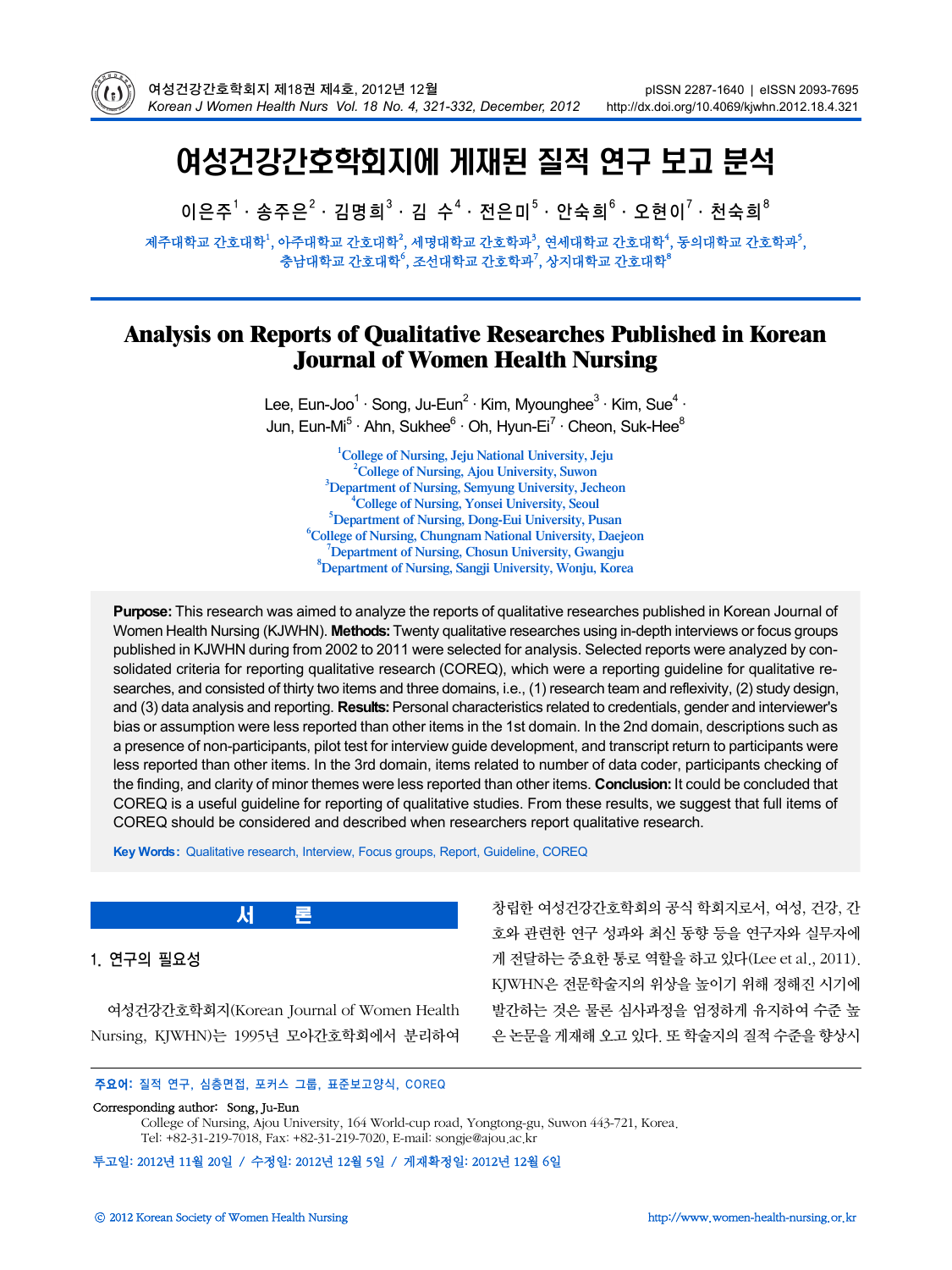키기 위해 매 3년마다 KJWHN에 게재되었던 논문을 분석하 고 있다.

그간 게재된 논문에 대한 분석연구를 살펴보면, 연구대상 자, 연구방법론, 연구영역 등을 분석하여 연구경향을 파악하 여 보고하는 한편(Kim, Park, Park, Chung, & Ahn, 2007; Kim et al., 2010), 차이검정(Chung, Kim, Park, Ahn, Cho, & Park, 2007; Jun et al., 2011), 상관분석 혹은 회귀분석(Cho, Chung, Kim, Ahn, Park, & Park, 2008; Lee et al., 2011)을 활용한 논문의 보고 양식 등을 검토하였다. KJWHN에서 통계 방법에 중점을 두고 게재 논문을 분석한 이유는 양적 연구가 대부분을 차지하는 상황에서 연구자들이 통계기법을 적절하 게 적용하고 결과를 정확하고 일관된 방식으로 제시하고 있는 지를 파악하고, 나아가 논문 작성을 위한 가이드라인을 제공 하고자 하기 위함이었다(Chung et al., 2007; Cho et al., 2008; Jun et al., 2011; Lee et al., 2011).

양적 연구의 공식적인 보고를 위한 가이드라인은 다양한 유 형의 연구를 위해 개발되어 사용이 권장되고 있다. 한 예로 Equator network library (http://www.equator-network. org/index.aspx?o=1032)에는 다양한 연구설계 별로 연구 보고서 작성을 위한 표준 가이드라인을 제공하고 있으며, 무작 위 실험연구를 위한 CONSORT (CONsolidated Standards of Reporting Trials), 무작위가 이뤄지지 않은 실험연구를 위한 TREND (Transparent Reporting of Evaluations with Nonrandomized Designs), 관찰 연구를 위한 STROBE (STrengthening the Reporting of OBservational studies in Epidemiology) 등과 이외에도 다양한 연구설계와 방법론에 따른 표준 가이드라인을 제공하고 있다. 다양한 가이드라인들은 해당 연구 보고의 질을 향상시키고, 독자들이 출판된 연구의 설계, 수행, 분석과 결과를 더 잘 이해할 수 있도록 돕고, 독자 들이 비판적 평가를 통해 더 많은 정보를 얻으며, 연구결과의 적용가능성을 평가할 수 있도록 해준다(Tong, Aainsbury, & Craig, 2007).

양적 연구와 마찬가지로 제대로 설계되지 않은 질적 연구와 부적절한 보고는 독자들의 이해를 방해하고, 실무에 도움을 주기 어려우며, 미래 연구에서 질적 연구를 부적절하게 적용 하게 할 수 있다. 따라서 양적 연구와 같이 질적 연구의 보고에 대한 체계적인 분석과 평가는 매우 중요하다고 할 수 있다. 하 지만 그간 KJWHN에 게재된 질적 연구에 대한 분석은 이뤄지 지 않은 실정이며, 질적 연구와 관련해서는 일정기간 동안 출 판된 질적 논문의 편수만이 보고된 상태이다(Kim et al., 2007; Kim et al., 2010). 이는 양적 연구에 비해 상대적으로 논문의 편수가 적다는 것과 함께 다양한 방법론을 적용한 질 적 연구를 분석할 수 있는 표준 가이드라인의 개발에 어려움 이 있었기 때문이라고 보인다.

COREQ (Consolidated criteria for reporting qualitative research)는 Tong 등(2007)이 질적 연구보고서 작성을 위해 개발한 것으로, Equator network library에서 제시되어 있는 표준 가이드라인 중의 하나이다. Tong 등(2007)은 Medline이나 CINAHL과 같은 데이터베이스와 질적 연구에 대한 체계적 리뷰, 주요 의학 잡지의 저자나 논평자를 위한 가이드 라인, 관련 출판물의 참고문헌 목록 등을 추적하여 질적 연구 를 위한 22개의 체크리스트를 찾아내었고, 이들로부터 총 76 개 항목을 추출하였다. 이 76개의 항목들 중에서 중복된 것, 모호한 것, 너무 광범위하게 정의된 것, 질적 연구에 특이적이 지 않은 것, 평가에 비실제적인 것들은 제거하고, 총 3개 영역, 즉, 연구팀과 반성(research team and reflexivity), 연구설계 (study design), 자료분석과 보고(analysis and finding)의 32 개 항목으로 단순화시킨 질적 연구를 위한 표준보고양식을 개 발하였다. COREQ는 심층면담과 포커스 그룹을 활용한 질적 연구의 분석에 초점을 두고 있으며, 질적 연구의 명료하고 포괄 적인 보고를 위한 체크리스트로 활용될 수 있다. 현재 COREQ 는 일부 학술지에 질적 연구논문을 게재할 때 저자들이 작성해 야 할 체크리스트로 정해지거나(Rao & Tharyan, 2011), 사용 이 권장되는 가이드라인(Larson & Cortazal., 2012)으로 자리를 잡아가고 있다. 또 이미 일부 연구자들은 질적 연구보고서를 작 성하는 가이드라인(Franciosi, Hommel, & DeBrosse, 2011; Tamminga, de Boer, Verbeek, & Frings-Dresen, 2012)으로 활용하고 있다.

질적 연구는 양적 연구와 연구목적과 방법이 다르나, 양적 연구와 마찬가지로 새로운 지식을 개발하고 새로운 관점을 제 공한다(Tong et al., 2007). 하지만 질적 연구는 아직까지 연 구비 지원기관, 임상실무자, 정책 입안자들에게는 비주류 연 구라거나 실무에 도움이 되지 않는 연구로 인식되는 경향이 있는데, 질적 연구 보고의 질을 향상시키는 것은 이러한 편견 을 해소하는 방편이 될 수 있을 것이다.

이에 본 연구에서는 최근 10년(2002~2011년) 동안 KJWHN 에 게재된 질적 연구 논문을 COREQ의 가이드라인에 따라 분석하고, 그 결과를 바탕으로 질적 연구 보고의 일관성과 연 구방법의 투명성을 높일 수 있는 방안을 모색하고자 하며, 나 아가 이를 통해 KJWHN의 질 향상에 기여할 수 있을 것이라 기대한다.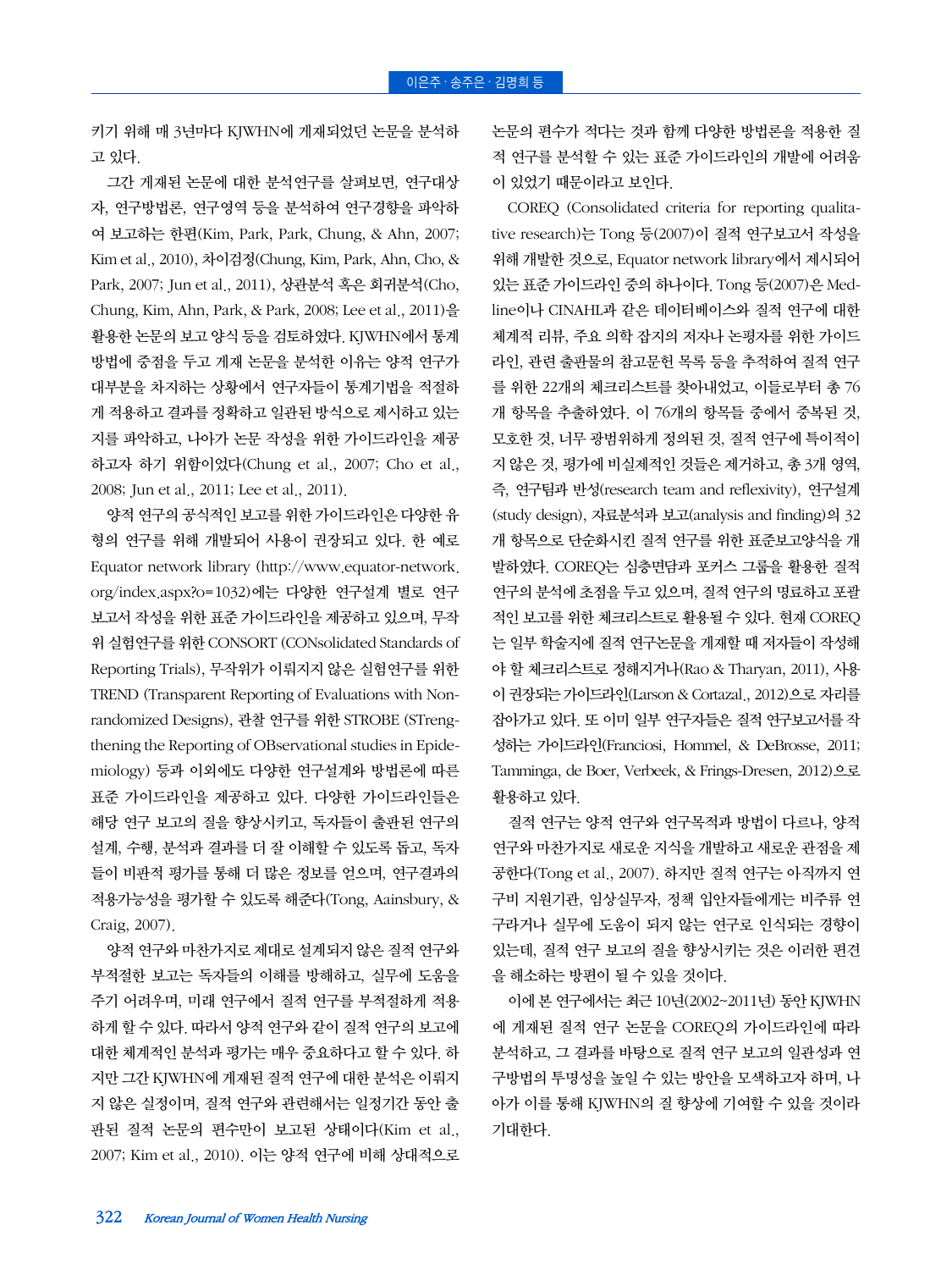#### 2. 연구목적

본 연구의 목적은 2002년부터 2011년까지 최근 10년간 KJWHN에 게재된 질적 연구 논문을 COREQ의 가이드라인 에 따라 3개 영역으로 나누어 분석함으로써 질적 연구 논문의 보고의 질을 향상시키고자 함이며, 구체적인 연구목적은 다음 과 같다.

- y 대상 논문의 보고내용 중 '연구팀과 반성' 영역을 분석한 다.
- 대상 논문의 보고내용 중 '연구설계' 영역을 분석하다.
- y 대상 논문의 보고내용 중 '자료분석과 보고' 영역을 분석 한다.

## 연구방법

#### 1. 연구설계와 연구대상

본 연구는 2002년 3월호부터 2011년 12월호까지 KJWHN 에 게재된 논문 중 심층면담이나 포커스그룹 면담을 통해 자 료를 수집한 질적 연구 20편의 보고 내용을 분석한 조사연구 이다.

### 2. 분석틀

본 연구를 위한 분석틀은 Tong 등(2007)이 개발한 '연구팀 과 반성', '연구설계', 그리고 '자료분석과 보고'의 3개 영역, 32개 항목으로 이루어진 COREQ이다. 이 가이드라인에는 각 항목의 이해를 돕기 위한 질문이 딸려있으며(예: 항목 1 면담 자/촉진자: "어떤 저자가 면담이나 포커스그룹을 진행하였는 가?"), 본 연구에서는 이 질문을 기준으로 각 항목의 범주를 설정하였다.

분석 대상논문의 일반적 특성으로는 연도별 게재건수, 연 구자의 수, 연구대상자와 연구 주제를 분석하였다. COREQ와 연관하여 각 항목에 대해 보고의 질을 향상하기 위해 정확한 서술이 필요하다고 여겨지는 내용에 대해서는 연구자들이 논 의하여 추가 분석하였다. 추가분석한 항목은 연구자의 직업 종류, 경험과 훈련 기술에서의 내용, 연구를 위한 윤리적 조처 내용, 연구방법론에 따른 자료수집과 분석방법, 표본 서술 내 용과 양식, 반복 인터뷰의 횟수, 코딩 참여자 간의 불일치가 있 을 때 조정 내용, 참여자 진술 인용문의 제시 방법 등이다. 추 가 분석된 항목은 COREQ를 훼손하지 않기 위해 표에서는 제

시하지 않고 연구결과 서술로만 제시하였다.

#### 3. 자료수집과 분석절차

연구자들 중에 2인이 2002년부터 2011년까지 KJWHN에 실린 질적 연구방법(론)을 활용한 논문을 분석하기 위해 해당 잡지와 온라인(http://www.women-health-nursing.or.kr/) 에서 각각 찾아 분석 대상 논문 20편을 확인하였다. COREQ 를 이용하여 분석하기 위해 연구자 2인이 이를 체크리스트로 만들었으며, 그 결과를 연구자 모두가 참여하여 검토하고 분 석기준을 정하였다. 각 연구자들은 확정된 분석기준에 따라 분담한 논문의 내용을 분석하였으며, 분석결과는 다른 연구자 가 다시 검토하고 논의하여 분석의 일관성을 기하였다.

## 연구결과

#### 1. 분석 대상 논문의 일반적 특성

2002년에서 2011년 사이에 발간된 KJWHN의 논문 중 질 적 연구는 모두 20편이었다. 질적 연구의 게재 편수는 한 해 평균 2편이었고, 연도별로 살펴보았을 때 2011년, 2009년, 2004년에 각각 4편이 게재되었고, 2008년 3편, 2003년 2편, 그리고 2005~2007년까지는 각각 1편의 논문이 게재되었다. 질적 연구논문은 2002년을 제외하고 2003년부터는 매년 1~4 편이 꾸준히 발표되었다. 각 연구에 참여한 연구자 수는 1~8 명까지 다양하였으며, 단독연구와 2인 연구가 각 9편, 3인과 8 인인 경우가 각 1편이 있었다.

연구대상자는 여성인 경우가 18편, 남성 2편이었으며, 연 구주제는 건강행위가 8편, 임신과 출산 8편, 질환자 삶의 과정 2편, 월경과 분만실 실습경험 관련 연구가 각 1편이 있었다.

#### 2. 연구팀과 반성 영역

COREQ에서 영역 1의 '연구팀과 반성'은 '연구자의 특성' 과 '참여자와의 관계'를 점검하는 것이다(Table 1). 연구자의 특성은 5항목으로 구성되는데, 이 항목들에 대해 밝히는 것은 연구자의 관찰과 해석에 대해 연구의 독자가 평가할 수 있도 록 하여 연구결과에 대한 신빙성을 향상시키기 위해서이다. 항목 1의 '면담자/촉진자'는 "어떤 연구자 혹은 저자가 인터 뷰나 포커스그룹을 진행하였는가?"에 대한 것이다. 1인 단독 연구로 게재된 연구논문을 포함하여 대상 논문 20편 중 13편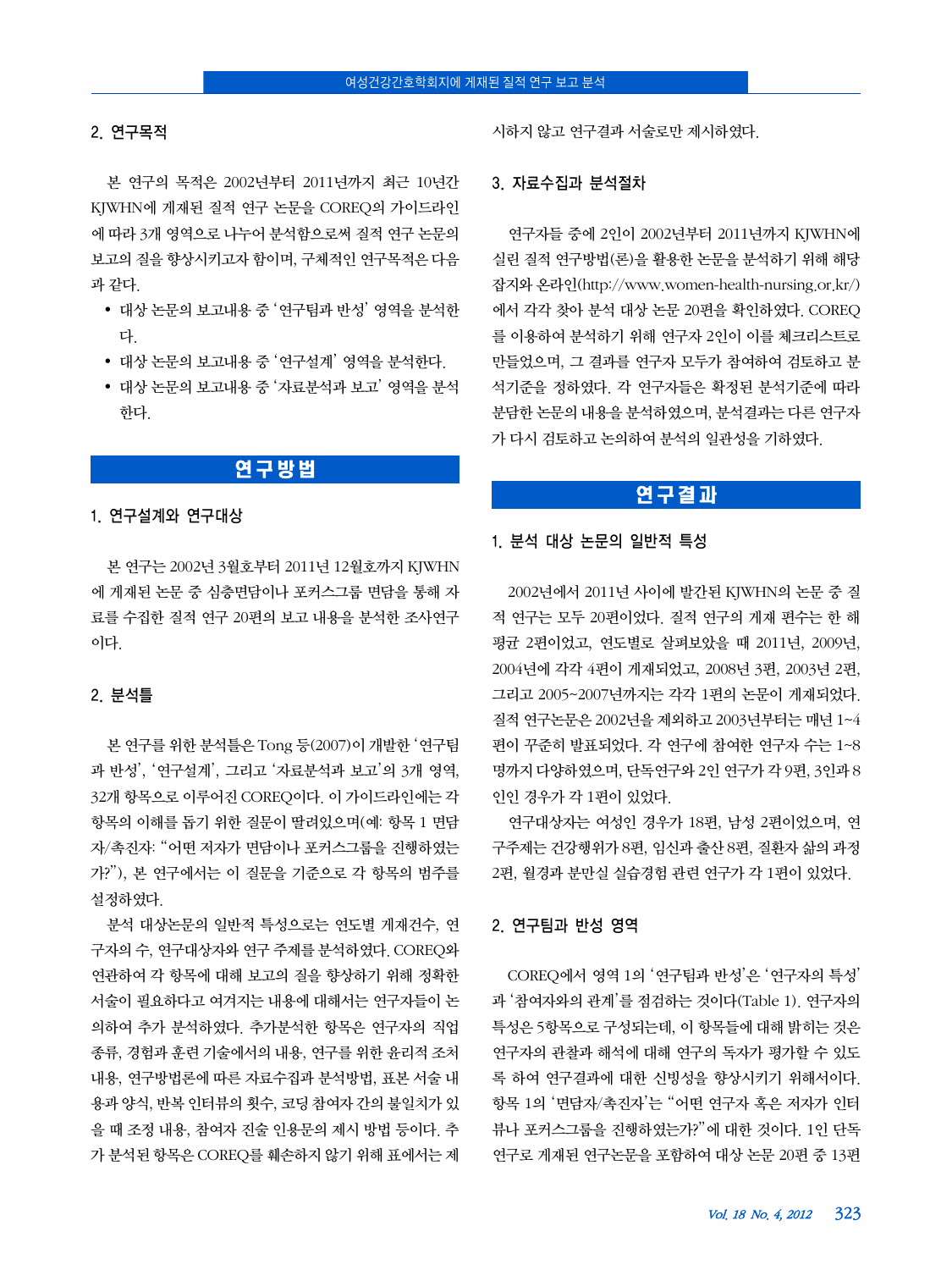| <b>Table 1.</b> INESURE OF ATTAILS SECTION TRAINING THE CONTRACTOR IN A FULL AND INCLUDED |                                                |                                                |                                             |
|-------------------------------------------------------------------------------------------|------------------------------------------------|------------------------------------------------|---------------------------------------------|
| Items of Guideline                                                                        |                                                | Categories                                     | $\mathbf n$                                 |
| Personal characteristics                                                                  | 1. Interviewer/facilitator                     | Stated                                         | 13                                          |
|                                                                                           | 2. Credentials                                 | Stated                                         | $\mathbf{1}$                                |
|                                                                                           | 3. Occupation <sup>†</sup>                     | Professor<br>Student<br>Nurse<br>Not described | 27<br>5<br>$\overline{2}$<br>$\overline{4}$ |
|                                                                                           | 4. Gender                                      | Stated                                         | $\theta$                                    |
|                                                                                           | 5. Experience and training                     | Described                                      | 10                                          |
| Relationship with participants                                                            | 6. Relationship established                    | Yes                                            | 5                                           |
|                                                                                           | 7. Participant knowledge of the<br>interviewer | Personal goal<br>For reason of doing research  | 5<br>20                                     |
|                                                                                           | 8. Interviewer characteristics                 | Stated                                         | 2                                           |

#### **Table 1.** Result of Analysis on Domain 1: Research Team and Reflexivity (*N*=20)

†Multiple response.

에서 누가 면담 혹은 포커스그룹에 참여하였는지가 서술되었 다. 항목 2와 4는 각각 연구자의 '자격'(Ph.D., M.D., 등)과 '성별'을 묻는 것인데, 현재 KJWHN의 연구논문 기고체계에 서는 이를 서술하지 않기 때문에 모두 진술되지 않은 것으로 처리하였다. 항목 3은 연구자의 '직업'을 묻는 것인데, 분석 대 상 논문 20편의 연구자 총 38명 중 교수가 가장 많은 27명이었 으며, 학생은 박사과정이나 박사 후 과정에 있는 연구자로 5 명, 간호사는 2명이었다. 진술하지 않은 4명의 경우는 2003년 도 발간 잡지의 게재자로 소속은 서술되나 직업을 밝히지 않 은 기고규정에 따라 진술하지 않은 것으로 보인다. 항목 5는 "연구자가 어떤 경험과 훈련을 했는가?"를 점검하는 것이다. 이에 대해 서술한 논문은 모두 10편이었으며, 대부분 질적 연 구방법론 교과목의 수강이나 강의, 관련 학회나 세미나 참석 이나 발표, 질적 연구 수행경험, 혹은 관련분야의 간호사 경험 을 서술하고 있었다. 하지만 이 논문들 중 복수 연구자가 게재 한 경우 누구의 경험과 훈련인지를 분명하게 서술하지 않은 경우(3편)가 있었고, 또 연구자 1인에 대해서만 서술한 경우 (1편)도 있었다.

COREQ에는 없으나 연구의 신뢰성과 관련하여 연구에서 의 윤리적 고려 내용을 추가 분석하였다. 20편의 연구 모두에 서 익명성 보장, 연구를 위해서만 자료 사용, 자의로 참여를 중 단할 수 있음 등에 대한 통상적 고지와 함께 연구 동의를 받았 는데, 이중 12편은 서면 동의를 받았다고 서술하였으며, 사생 활과 기밀 보호에 대해 연구자와 참여자가 함께 서명한 경우 도 1편이 있었다. 녹음에 대해서도 따로 동의를 받은 경우가 8 편이었으며, 이중 1편은 녹음에 대해서도 서면 동의를 받았음 을 보고했다. 또 현장노트 기록에 대해 동의를 받았다고 한 경 우가 1편, 기관생명윤리위원회의 승인을 받은 경우가 1편이 있었다.

영역1의 '반성'에 속하는 하부영역 '참여자와의 관계'는 3 개 항목으로 구성된다. 항목 6은 "연구 시작 전에 연구자와 참 여자간에 확립된 관계가 있는가?"를 묻는 것으로, 전체 20편 중 5편이 참여자 일부와 확립된 관계가 있었으며, 참여자가 연 구자의 지인이거나, 교수이거나 혹은 교육 등을 통해 서로 알 고 있는 사이로 보고되었다. 항목 7 "참여자가 연구자에 대해 무엇을 알고 있는가?"에 대해 '사적 목적'은 해당 연구 시작 전 에 확립된 관계가 있는 것으로 서술한 5편이 이에 해당하였고, '연구 수행 때문'이라고 하는 경우는 참여자의 일부 혹은 전부 가 기존에 확립된 관계는 없었으나, 연구수행의 목적 등을 설 명하게 되는 과정에서 연구자의 연구 의도나 관심 등을 참여 자가 알게 된 경우로, 전체 분석대상논문이 다 해당되었다. 항 목 8 "면담자의 어떤 특성이 보고되었는가?"는 연구자의 편 견, 가정, 연구주제와 관심 등을 서술했는지 점검하는 것이다. 이 항목의 경우 연구 필요성이나 목적 등의 진술이 아니라, 연 구자가 연구현상에 대해 이미 가지고 있는 편견이나 이해, 가 정 등을 밝혔는지를 점검하였으며, 2편의 연구에서 해당 서술 이 있었다.

## 3. 연구설계 영역

영역 2의 '이론적 틀'에 대한 항목 9는 연구자가 연구질문 과 목적을 어떻게 탐구하였는지 보여주기 위해 필요하다. 분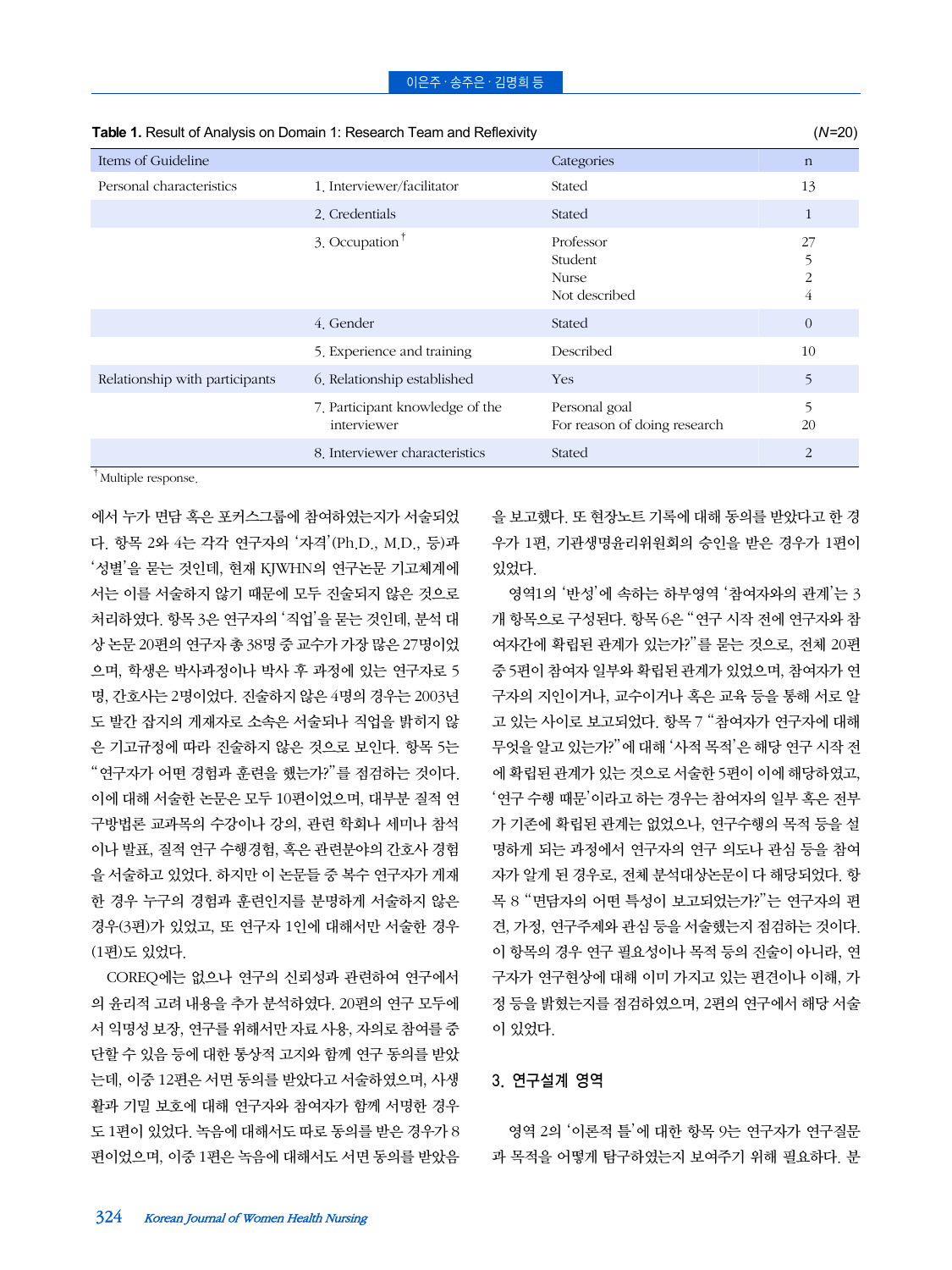석 대상 논문 중 12편은 현상학적 방법론에 기초하고 있었으 며, Collazzi와 Giorgi에 따라 자료를 수집, 분석한 것이 각각 5편, van Manen을 따른 것이 2편이었다. van Manen을 따른 연구 중에 1편은 현상학적 방법론과 함께 여성주의 철학에 입 각하였음을 서술하였다. 근거이론방법을 따른 것은 6편이며, 이중 4편은 Strauss와 Corbin을 2편은 Schreiber와 Stern을 따랐다. 내용분석은 1편이었으며, 또 다른 1편은 단지 질적 연 구라고 표현하였다(Table 2).

영역 2의 '참여자 선정'은 7문항인데, 이 문항들은 참여자 가 연구와 관련한 특유의 특성을 공유하고 있으며 연구 문제 에 관련하여 풍부하고 다양한 자료를 제공하는지를 연구의 독 자가 판단할 수 있게 도와준다. 항목 10은 "어떻게 표본을 선 출하였는가?"에 대한 것으로 7편의 연구는 2가지 이상의 표본 선정 방법을 사용하였다. 17편의 연구가 대상자를 미리 정한 기준에 따라 선정한 '목적 표출'이었으며, '눈덩이 표출'은 5 편이었다. 눈덩이 표출인 경우 목적 표출된 참여자의 소개로

| Items of guideline    |                                              | Categories                                                                     | $\mathbf n$                                             |
|-----------------------|----------------------------------------------|--------------------------------------------------------------------------------|---------------------------------------------------------|
| Theoretical framework | 9. Methodological orientation and theory $†$ | Grounded theory<br>Phenomenology<br>Content analysis<br>Unidentified<br>Others | 6<br>12<br>$\mathbf{1}$<br>$\mathbf{1}$<br>$\mathbf{1}$ |
| Participant selection | 10. Sampling <sup>†</sup>                    | Purposive<br>Convenience<br>Snowball                                           | 17<br>$\mathfrak{Z}$<br>5                               |
|                       | 11. Method of approach <sup>†</sup>          | Face-to-face<br>Others                                                         | 20<br>2                                                 |
|                       | 12. Sample size                              | < 5<br>$5 - 10$<br>$11 - 15$<br>$>16$                                          | $\mathbf{1}$<br>10<br>5<br>$\overline{4}$               |
|                       | 13. Non-participation                        | Yes                                                                            | $\overline{4}$                                          |
| Setting               | 14. Setting of data collection <sup>†</sup>  | Home<br>Clinic<br>Others<br>Not stated                                         | $\mathcal{Q}$<br>$\overline{2}$<br>18<br>2              |
|                       | 15. Presence of non-participants             | Stated                                                                         | $\theta$                                                |
|                       | 16. Description of sample <sup>†</sup>       | Demographic data<br>Other characteristics<br>Not stated                        | 16<br>15<br>$\overline{4}$                              |
| Data collection       | 17. Interview guide                          | Interview question<br>Pilot test                                               | 19<br>$\mathfrak{Z}$                                    |
|                       | 18. Repeat interviews                        | Yes                                                                            | 16                                                      |
|                       | 19. Audio/visual recording                   | Audio                                                                          | 20                                                      |
|                       | 20. Field notes                              | Yes                                                                            | 12                                                      |
|                       | 21. Interview duration (mean)                | $< 60$ min<br>$60 - 120$ min<br>$>120$ min<br>Not stated                       | 3<br>14<br>2<br>1                                       |
|                       | 22. Data saturation                          | Stated                                                                         | 15                                                      |
|                       | 23. Transcripts returned                     | Yes                                                                            | $\overline{2}$                                          |

**Table 2.** Result of Analysis on Domain 2: Study Design (*N*=20)

†Multiple response.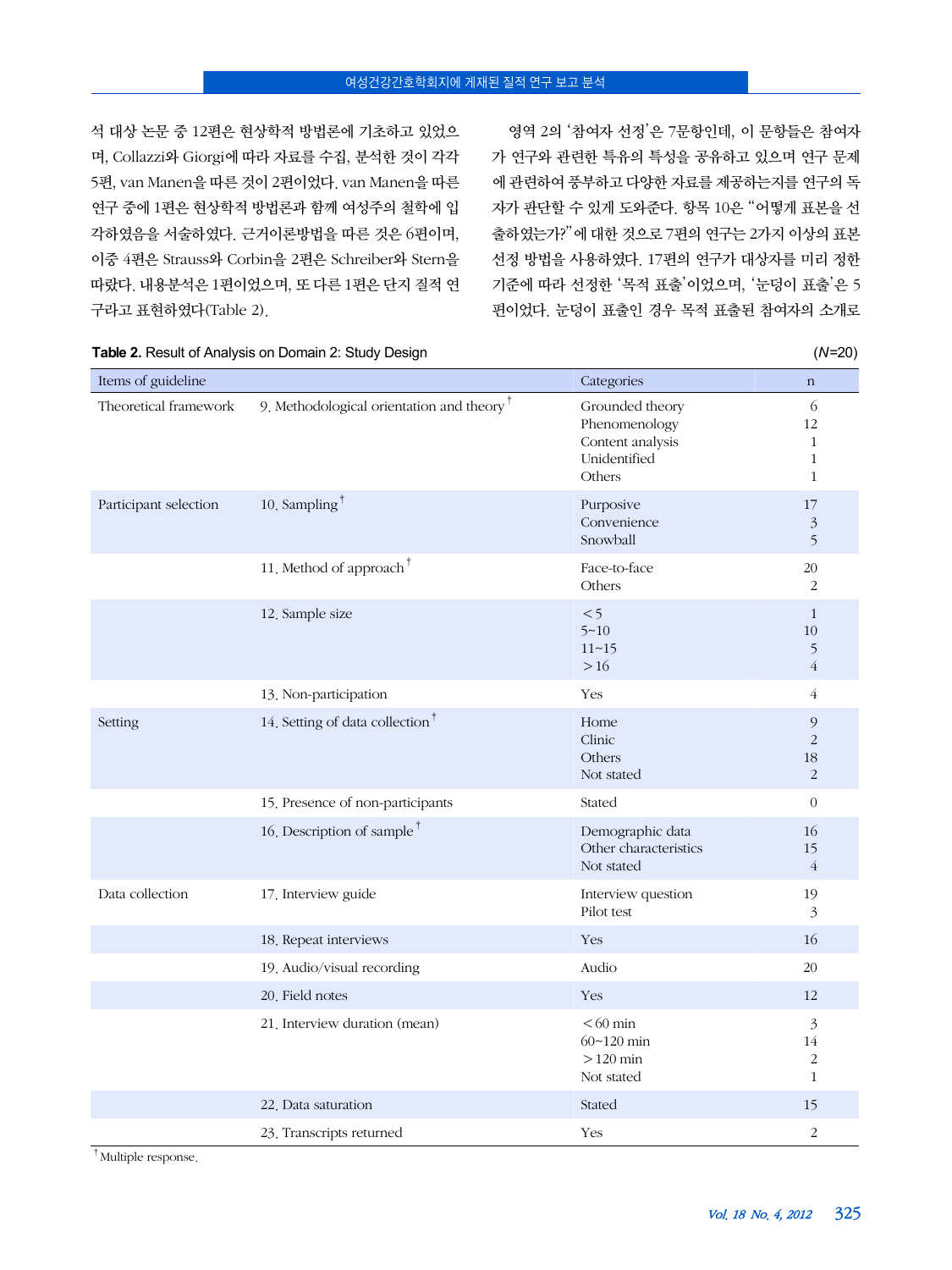선정된 경우가 해당되었다. '편의 표출'을 사용한 논문은 3편이 었다. 항목 11은 "어떻게 참여자에게 접근하였는가?"를 점검 하는 것으로 모든 연구가 참여자를 직접 만나서 '면 대 면'으로 접촉하였으며, 기타에 속하는 2편은 일부 참여자를 인터넷 동 호회를 통해 접근한 것이었다. 항목 12의 '표본 크기'를 점검한 결과, 3명에서 40명까지 다양하였으며, 참여자가 5~10명인 경 우가 10편, 11~15명이 5편, 16명 이상이 4편, 그리고 5명 미만 이 1편이었다. 20편중에서 자료수집을 위해 심층면담만을 한 연구가 15편, 포커스그룹을 사용한 경우가 4편, 둘 다 사용한 경우가 1편이었다. 또 포커스 그룹은 2~13군까지 활용되었으 며, 각 그룹의 인원은 최소 3명에서 최고 9명이었다. 항목 13은 "얼마나 많은 참여자가 참여를 거부하거나 탈락했는가? 있다 면 이유는 무엇인가?" 하는 것인데, 탈락자가 있다고 한 경우는 4편이었고, 탈락한 이유가 모두 서술되어 있었다.

하부 영역 '연구 환경'에서는 모두 3항목에서 점검하는데, 이 항목들은 왜 참여자들이 특정한 방식으로 반응했는지를 밝 혀줄 수 있다. 항목 14는 '자료수집 상황'을 서술했는지를 확 인한다. 분석대상 연구들은 매우 다양한 상황에서, 그리고 참 여자마다 다른 상황에서 자료가 수집되었다. 하지만 자료수집 상황이 전혀 서술되지 않은 경우가 1편, 일부 참여자에 대해 서술되지 않은 경우, 즉, 포커스그룹의 면담 상황은 기술되었 으나, 심층면담에 대해서는 기술되지 않은 경우가 1편이 있었 다. 자료수집 장소는 참여자의 가정인 경우가 9편, 병원이 2 편, 그리고 기타 참여자가 이용하는 시설(단전호흡 수련원 상 담실, 산후조리원 등)이나 편안하게 여기는 장소(카페, 레스 토랑 등) 등으로 서술한 경우가 18편이 있었다. 항목 15는 자 료수집 상황에 "연구자나 참여자 외에 다른 사람이 있었는 가?"에 대한 서술을 확인하는 것이다. 분석대상 논문 중에 연 구자나 참여자 외의 존재에 대해 서술한 경우는 1편도 없었다. 개방된 장소(다인용 병실, 경로당, 카페, 식당 등)의 경우 '다 른 사람'을 배제하기 위해 어떠한 노력이 있었는지, 그리고 이 를 배제할 수 없었다면 그들의 존재 효과를 상쇄하기 위해 어 떠한 조처를 취하였는지에 대해서도 언급한 논문이 없었다. 항목 16 '표본에 대한 서술'은 "표본의 중요한 특성이 무엇인 가?"를 확인하는 것으로, 인구통계학적인 자료와 같은 참여자 의 특성을 보고함으로써 독자들이 자신의 상황에 대해 연구결 과와 해석의 관련성을 고려할 수 있게 한다. 20편의 논문 중에 참여자에 대한 서술이 없는 경우가 4편이 있었으며, 인구통계 학적 자료를 제시한 경우가 16편, 기타 연구현상과 관련한 참 여자의 다른 특성(임신주수, 남편과의 연령차이, 질병유형 등) 을 보고한 경우가 15편이 있었다. 인구학적 자료인 경우도 매

영역 2의 4번째 하부영역인 '자료수집'은 7개의 항목으로 구성된다. 이 항목들은 독자들이 연구자의 초점을 더 잘 이해

우 다양하여, 연령만 서술한 경우도 있었으나, 학력, 결혼상 태, 종교, 경제상태, 직업, 자녀수 등의 특성을 보고하였다. 참 여자의 특성을 서술하는 방식은 대부분 기술하는 것이었으나,

4편은 표도 함께 제시하였고, 1편은 표만 제시하였다.

하게 하고 참여자들이 공개적으로 자신들의 견해를 밝힐 수 있었는가를 평가하게 해준다. 항목 17인 '인터뷰 지침'은 "저 자에 의해 제공된 질문, 촉진 질문, 지침이 있는가? 인터뷰를 위해 예비조사(pilot test)를 하였는가?"를 점검한다. 20편의 논문 중에서 인터뷰를 위한 어떤 질문도 제시하지 않은 경우 가 1편이 있었으며, 19편은 1~16개의 질문을 제시하였으며, 이중 일부에서는 주요 질문과 함께 질문 요약을 제시하였다. 또 인터뷰를 위해 예비조사를 한 경우는 3편이 있었는데, 이를 통해 질문의 가이드라인을 만들거나, 연구자의 역할과 진행을 확인하거나, 주제에 민감해지고 구체적인 질문을 형성하기 위 해서라고 서술하였다. 항목 18은 '반복 면담의 유무와 횟수'를 확인하는 것이다. 반복면담이 있었던 경우는 16편에서 보고 되었고, 이중 12편은 반복면담의 횟수가 정확하게 서술되었 으나, 4편은 단지 '추가면담' 혹은 '추가로 자료수집'하였다고 만 서술되었다. 항목 19는 "자료수집을 위해 녹음 혹은 녹화 하였는가?"를 묻는 것인데, 20편 모두 녹음방법을 사용하였 다. 문항 20 '현장 노트'("인터뷰 혹은 포커스 그룹 중이나 후 에 현장노트를 만들었는가?")에 대해 사용하였다고 분명하게 진술한 경우는 12편이었으며, 4편은 "~를 관찰하였다" 등의 진술은 있으나 현장노트 존재에 대해 분명히 기술하지 않았 다. 또 많은 연구자들이 '메모'와 '현장노트'를 혼용하는 경우 가 종종 있었다. 항목 21 '면담 기간'은 "인터뷰나 포커스 그 룹의 기간은 얼마나 되었는가?"를 확인하는 것이다. 이에 대 한 진술이 전혀 없는 경우가 1편 있었으며, 면담 시간은 평균 60~120분이 14편, 60분 미만이 3편, 120분보다 긴 경우가 2 편이었다. 하지만 일부 연구(4편)의 경우는 면담 시간이 1회 에 해당하는 것인지, 반복 면담을 포함한 총 면담기간인지가 불확실하게 서술되었다. 항목 22는 '자료 포화'("자료 포화가 논의되었는가?")를 확인하는 것이다. 자료포화에 대해 언급한 논문은 16편이었으며, '포화'를 설명하는 표현은 매우 다양하 여, "자료가 포화상태에 이를 때까지"(8편), "더 이상 새로운 자료/주제/의미/범주가 나오지 않을 때까지"(4편), "의미가 포화될 때까지"(1편), "더 이상 자료를 필요로 하지 않을 때까 지"(1편), 그리고 "참여자들이 자신의 경험을 반복적으로 이 야기하여 새로운 자료가 나오지 않는 시점을 자료의 포화상태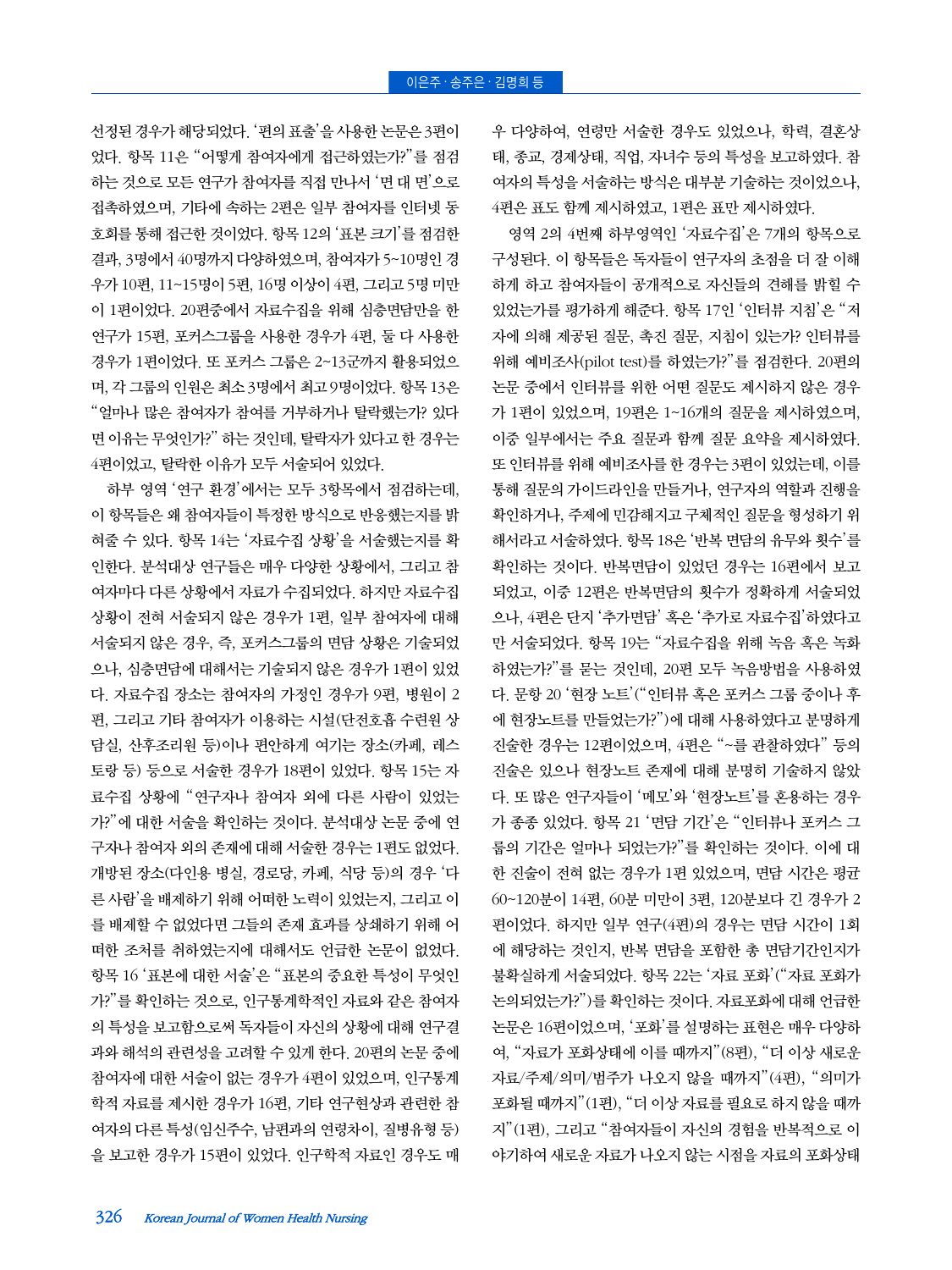로 보고"(1편)라고 진술되었다. 항목 23의 '전사물의 참여자 점검'("전사물에 대한 의견이나 수정을 위해 참여자에게 보였 는가?")을 한 경우는 2편이었으며, 2편 모두 "면담기록과 경 험내용이 일치"하는지를 참여자에게 확인하게 하였다.

#### 4. 연구분석과 결과 영역

COREQ의 영역 3에서 '자료분석'은 연구의 신빙성과 타당 성을 높여주는 역할을 하는 5항목으로 구성된다(Table 3). 항 목 24 '자료 코딩참여자 수'("몇 명이 자료 코딩을 하였는 가?")를 언급한 논문은 11편이며, 이중 9편은 단독연구자에 의한 것이고, 2편만이 복수 연구자의 논문이었다. 또 코딩에 참여한 연구자 간의 불일치 처리과정을 추가 분석하였을 때, 이에 대해 서술한 경우는 단독논문에서 복수의 코딩참여자가 있었음을 기술한 연구 1편과 코딩 참여자는 불확실하였으나 코딩 불일치에 대해 협의 혹은 합의하였다고 한 논문이 4편이 있었다. "저자가 코딩 체계를 서술하였는가?"를 묻는 항목 25 의 경우 분석대상 논문 20편이 모두 진술하고 있었다. 연구자 들은 모두 각 방법론의 자료분석방법에 따라서 이를 서술하였 다. 항목 26의 '주제 도출'은 "주제가 자료에서 도출되었는지, 미리 정해진 틀에 따랐는지?"를 묻는 것으로, 20편의 논문 모 두에서 이론적 틀이나 관련 선행연구에 따라 만들어진 기준에 따라서가 아니라, 자료에서 주제를 도출하였다. 항목 27은 자 료 처리를 위해 "소프트웨어 사용했는가? 했다면 어떤 소프트 웨어를 사용하였는가?"를 확인한다. 분석대상논문 중에 어떤 것도 분석을 위해 소프트웨어를 사용했다고 보고하지 않았다. 항목 28은 "참여자들에게 결과에 대한 피드백을 제공하였는 가?"를 점검한다. 분석결과에 대해 참여자에게 "확인" 혹은

"점검"을 받았음을 보고한 논문은 11편이었으며, 이중 4편은 참여자 중 일부에게만 점검하게 하였다. 연구참여자가 아닌 참여자를 잘 아는 제 3자 점검하도록 한 경우도 1편이 있었다.

COREQ의 마지막 하부 영역인 '보고'는 4항목으로 구성된 다. 항목 29는 "주제나 결과를 지지하는 인용문이 제공되었는 가? 각 인용문의 진술자가 확인되는가?"를 점검하는 것으로, 이 항목은 결과와 해석에 대한 투명성과 진실성을 더 할 수 있 는 방법이다. 20편 연구논문 모두에서 참여자의 진술을 인용 하고 있었으나, 1편에서는 각 인용문들이 어느 주제에 대한 것 인지 확인하기 어려웠고, 또 2편의 경우는 너무 짧은 인용문만 을 제공하였다. 또 진술 인용문의 참여자가 확인되는 것은 10 편이었으며, 참여자의 신원표기 방식을 추가 분석하였을 때, "참여자 1"등과 같이 표기한 논문(6편), "1, 2…" 등과 같이 숫자로 표기한 논문(2편), "#1"과 같이 숫자를 표기함에 있어 서 #을 함께 제시한 논문(1편), 그리고 "여성 1" 등과 같이 표 기한 논문(1편) 등 다양한 방식으로 참여자 표시를 하고 있었 다. '자료와 결과의 일관성'("제시된 자료와 결과가 일치하는 가?")을 점검하는 항목 30의 경우 18편이 자료와 결과가 일치 하는 것으로 나타났다. 항목 31은 '주요 주제(major theme) 의 명료성'을 확인한다("결과에서 주요 주제가 명료하게 제시 되었는가?"). 20편 연구 중 17편의 연구에서는 자료로부터 주 제, 주제묶음 혹은 범주를 구성한 과정이 명료하게 표현되고, 각각에 대한 명명이 적절하다고 판단되었으며, 나머지 3편의 경우 주요주제의 명칭이 제시된 자료와 일치하지 않거나, 그 주제 명칭으로는 자료를 포괄하기 어려운 것으로 보였다. 마 지막 항목 32는 '부수적인 주제(minor theme)의 명료성'을 점검하는데 이 항목에 딸린 질문은 "다양한 사례나 부수적 주 제에 대한 서술이 있는가?"이다. 대상 논문 모두에서 다양한

| Items of guideline |                                    | Categories            | $\mathbf n$    |
|--------------------|------------------------------------|-----------------------|----------------|
| Data analysis      | 24. Number of data coders          | Described             | 11             |
|                    | 25. Description of the coding tree | Described             | 20             |
|                    | 26. Derivation of themes           | Derived from the data | 20             |
|                    | 27. Software use                   | Not used              | 20             |
|                    | 28. Participant checking           | Checked               | 11             |
| Reporting          | 29. Quotations presented           | Presented             | 20             |
|                    | 30. Data and findings consistent   | Consistent            | 18             |
|                    | 31. Clarity of major themes        | Clear                 | 17             |
|                    | 32. Clarity of minor themes        | Clear                 | $\overline{0}$ |

**Table 3.** Result of Analysis on Domain 3: Analysis and Findings (*N*=20)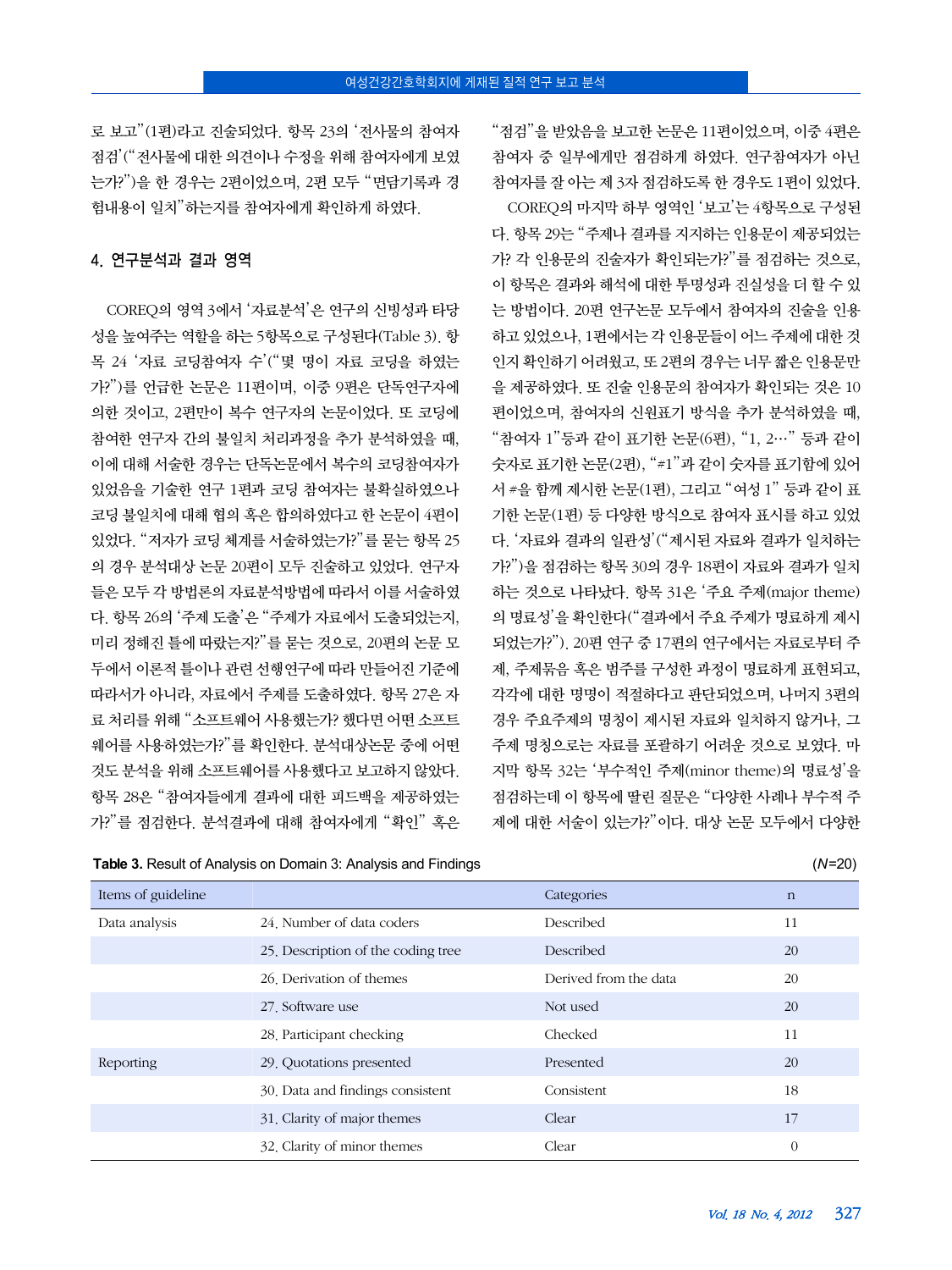사례(모순적이거나 부정적인 사례 등)를 제시하거나 주요 주 제와 다른 부수적 주제를 도출한 것은 없었다.

## 논 의

최근 10년 간 KJWHN에 게재된 심층면담과 포커스그룹을 이용한 질적 연구는 총 20편으로, 매해 평균 1~4편 정도가 꾸 준히 보고되고 있었다. 질적 연구의 대상은 여성이 18편으로 주를 이루고 있었으며, 연구주제는 임신과 출산 관련 여성의 경험과 적응(8편), 다양한 연령층의 여성의 건강행위 수행 경 험(8편) 등이었다. KJWHN가 여성건강과 관련된 원저 및 종 설을 우선적으로 출판하는 것으로 규정하고 있는 것을 고려할 때(여성건강간호학회지 출판규정, 2012. 3), 그간 출간된 질 적 연구의 대상과 주제가 본 학술지 출판규정에 잘 부합하고 있는 것으로 평가할 수 있겠다. 또한, 여성의 성 특성을 포함하 여 건강과 관련한 다양한 삶의 측면에서 경험을 탐색함으로써 여성의 삶에 대한 심도 깊은 이해를 제공하는 질적 연구가 KJWHN에 꾸준히 출판되고 있는 것은 바람직한 추세라 할 수 있을 것이다.

COREQ의 세 영역 중에서 첫 번째 '연구팀과 반성' 영역은 '연구자의 특성'과 '참여자와의 관계'를 점검하는 것이다. Tong 등(2007)이 '연구자의 특성'에 대해 주목하는 이유는 양적 연구에 비해 질적 연구에서 연구자는 연구 과정 자체나 참여자와의 관계에 밀접히 관련되고, 개인의 편견을 완전히 배제하고 연구를 진행하기 어렵기 때문이다. 이에 Tong 등 (2007)은 연구자의 신분이나 자격, 성별, 질적 연구를 위한 훈 련과 교육 경험 등을 밝히도록 권유하고 있으며, 이런 조처가 연구자의 의견과 해석에 대해 독자가 평가할 수 있도록 하여 연구결과에 대한 신뢰성을 향상시킬 수 있다고 주장하였다. 분석 대상 논문에서 직업은 저자에 대한 소속과 직위를 표시 하는 논문 첫 페이지에 제시되었으나, 질적 연구자의 자격과 성별을 따로 보고한 논문은 없었으며, 이는 KJWHN의 투고규 정에 따랐기 때문으로 보인다. 이에 향후 질적 연구논문 작성 시에는 연구자의 신분, 성별, 자격 등의 특성을 보다 면밀히 기 술할 필요가 있으며, KJWHN의 게재형식을 고려하면, 관련 내용은 연구자의 경험과 훈련에서 서술될 수 있을 것으로 보 인다. 전체 20편의 연구 중 단독연구인 9편을 제외한 11편의 논문 중 7편에서 복수의 연구자 중에서 누가 면담을 진행하였 는지를 보고하지 않았다. 또 연구자의 질적 연구 관련 경험과 훈련에 대해 기술한 경우도 10편뿐이었고, 이 10편 중에는 일 부 연구자에 대해서만 관련 서술이 있었다. 공동연구의 경우

자료수집과정에 참여한 연구자를 분명히 하고, 각각의 연구자 가 질적 연구와 관련하여 어떤 경험과 훈련을 하였는지를 서 술한다면 연구의 신뢰성을 높이는 데 도움이 될 것이다.

'참여자와의 관계'는 연구자와 참여자간의 관계의 상호작 용 정도를 분석함으로써 이에 대해 연구자가 '반성'할 기회를 제공한다. Tong 등(2007)은 연구자와 참여자의 관계가 정확 하게 서술되어야 하는 이유에 대해 질적 연구에서는 연구자와 참여자의 사전 관계 유무나 상호작용 정도가 참여자의 반응과 연구자의 연구 현상 이해에 영향을 줄 수 있기 때문이라고 설 명하고 있다. 예를 들어, 연구자가 환자의 치료에 직접 관계하 고 있는 경우라면, 향후 지속적으로 그 연구자에게 치료를 받 아야만 하는 환자들에게 솔직하고 진실성 있는 이야기를 하는 것에 대한 부담이 있을 수 있기 때문에 자료가 편향되거나 오 류를 낳을 수 있기 때문이다. 본 연구에서 '참여자의 관계'에 대한 보고를 검점한 결과, 연구를 시작하기 전부터 연구자와 참여자의 관계가 있었던 논문은 20편 중 5편이었고, 연구자-참여자는 교수-학생, 교육자-피교육자 또는 지인 관계였으며, 또한, 이 5편 중 일부에서는 연구참여자들이 다른 참여자를 연 구자에게 소개하기도 하였다. 이러한 연구자-참여자의 관계는 Tong 등(2007)이 우려하는 것처럼 면담의 솔직성에 영향을 줄 수 있을 것이며, 이를 상쇄하기 위한 연구자의 노력이 필요 하다. 20편의 연구 모두에서 연구자들은 연구참여에 대한 동 의를 구하는 과정에서 연구목적을 알리고 질적 연구에서의 참 여자의 통상적 권리와 연구자의 의무를 고지하였다. 연구참여 동의의 형식은 구두 혹은 서면으로 이루어졌으며, 일부에서는 녹음과 현장노트에 대해 따로 동의를 구하기도 하였는데, 이 는 모든 연구자가 연구 윤리에 대해 잘 인식하고 있음을 보여 주는 것이라 할 수 있다. 한편 생명윤리위원회의 승인을 받았 다고 보고한 논문은 1편뿐이었는데, 지난 10년간의 간호학에 서의 연구 윤리 관련 정책이 2012년의 상황과 다른 때문으로 보이며, 앞으로 개선될 것으로 사료된다. 하지만 '면담자의 특 성' 보고, 즉, 연구자의 연구현상이나 연구참여자에 대한 편 견이나 선 이해 등에 대해 보고한 논문은 2편뿐이었고, 모두 van Manen의 연구방법을 따른 경우였다. 이런 결과는 van Manen의 연구방법에서 다른 현상학적 방법보다 연구자의 선 입견이나 이해 등을 연구 전이나 분석과정에서 점검하는 것을 더 강조하기 때문인 것으로 보인다. 질적 연구방법론 모두에 서 연구자의 선입견 등에 대해 보고하는 것을 의무로 여기지 는 않지만, 근거이론 방법이나 현상학적 방법론 등(Shin, Cho, & Yang, 2004)을 활용할 때는 연구자의 입장을 분명히 밝히는 것이 연구과정은 물론 연구결과 해석의 타당성을 확보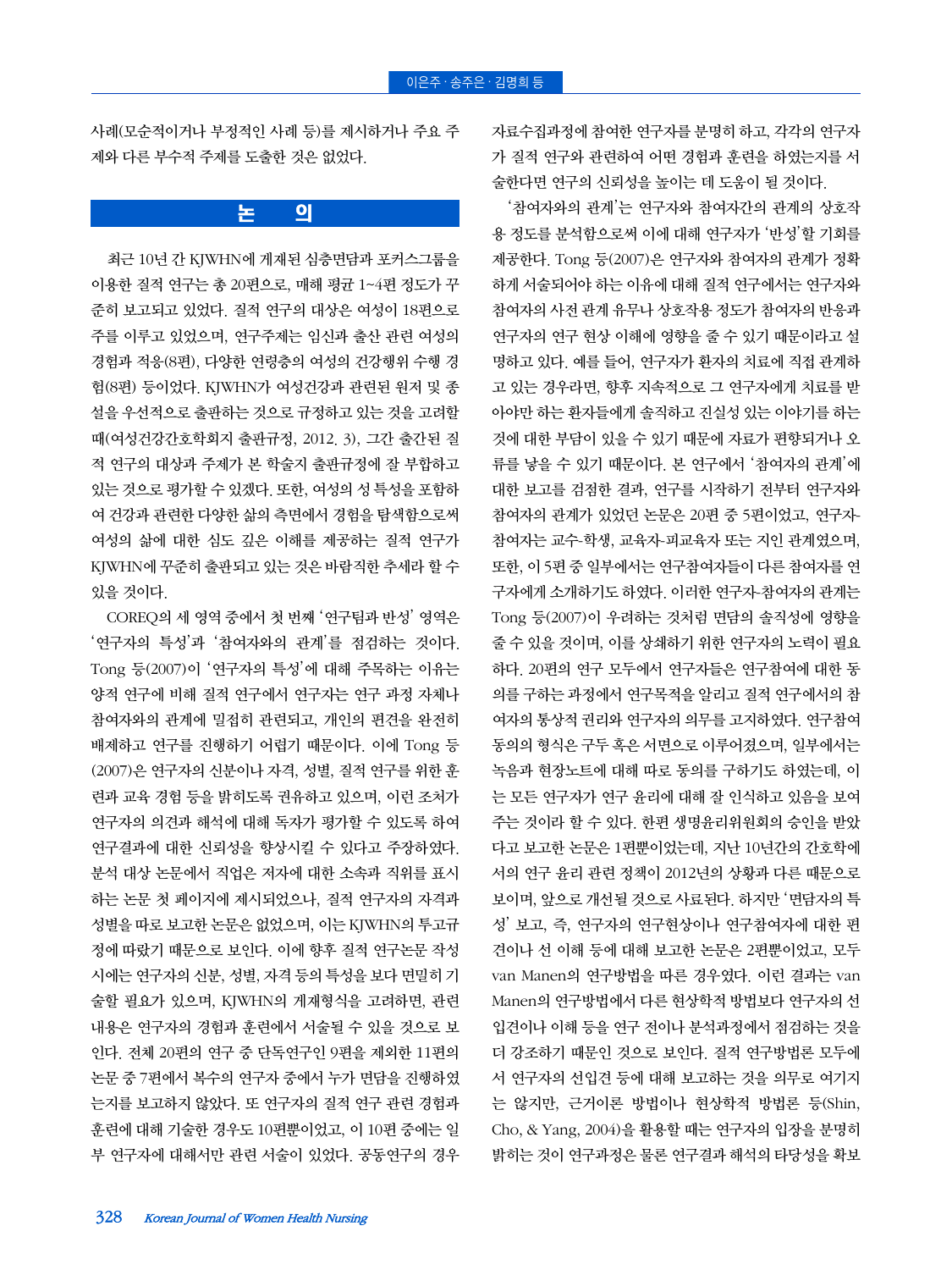하는 데 도움이 될 것이므로, 향후 이에 대한 점검이 필요하리 라 본다.

COREQ의 두 번째 영역인 '연구설계'는 '이론적 틀', '참여 자 선정', '연구 환경'과 '자료수집 상황'의 4가지 측면에서 보 고를 점검하도록 한다. 먼저 분석 대상 논문에서 '이론적 틀' 로 가장 많이 활용된 것은 현상학적 방법론으로 모두 12편이 었고, 근거이론 방법은 6편에서 사용되었다. 분석대상 논문에 서 방법론을 단지 '질적 연구'라고 한 것도 1편이 있었다. 질적 연구란 단지 질적 자료를 다룬다는 의미가 아니며, 이론적 틀 이나 철학적 지향에 따라 같은 질적 자료도 전혀 다른 결과를 낳을 수 있다. 연구의 이론적 틀을 밝히는 것은 연구자의 연구 질문과 목적을 어떻게 탐색하고 무엇을 탐색하는지에 대한 독 자의 이해를 증진시키기 때문에 분명하게 서술되어야 한다 (Tong et al., 2007). 한편 지난 10년간 KJWHN에 기고된 질 적 연구의 이론적 틀이 매우 제한적이라는 점에 대해 숙고할 필요가 있다. 다양한 질적 방법론을 사용하는 것이 더 나은 현 상 이해를 도모하고 더 풍요로운 지식 개발을 보장하는 것은 아니다. 하지만 같은 현상에 대해서도 연구방법론에 따라 다 른 결과를 생산할 수 있기 때문에 여성건강연구에서 다양한 방법론이 활용될 수 있도록 연구자들을 격려할 필요가 있다.

'참여자 선정'과 관련된 보고내용을 분석한 결과, 가장 많이 사용된 '표집방법'은 목적표출이었다. 20편 중 17편의 논문에 서 현상에 대해 풍부한 정보를 제공해 줄 수 있는 참여자 기준 을 구체적으로 제시하였고, 이에 준하여 참여자를 선정하였 다. 하지만 연구참여자 선정기준을 명확하게 서술하고도 표본 추출 방법을 편의표출로 표현한 논문도 있었고, 또 표집방법 이나 대상자 선정기준을 명확하게 제시하고 있지 않은 경우도 있었다. 이에 연구자들이 자신의 연구목적에 부합하는 표본추 출방법이 무엇인지를 숙고할 필요가 있다. 연구목적이나 대상 자의 특성에 따라 편의표출이 적절한 경우도 있을 것이나, 목 적표출이 질적 연구에서 관련 자료를 보다 풍부하고 다양하게 수집하는 적절한 표집방법으로 고려되고 있는 점을 감안할 때 (Cote & Turgeon, 1995; Tong et al., 2007), 향후 질적 연구 보고에서 표본추출방법의 선택과 표본에 대한 서술에 보다 신 중을 기할 필요가 있다.

분석대상 논문의 '참여자 수'를 분석한 결과 5~10명이 10 편, 11~15명이 5편 등으로 최소 3명에서 최고 40명까지 매우 다양하였다. 질적 연구방법에서는 표본수를 절대적인 숫자에 의존하기보다 더 이상 새로운 자료가 나오지 않는 상태, 즉, 자 료가 포화상태에 이를 때까지 표집한다(Kim et al., 2005). 따 라서 표본 수에 대한 분석 결과는 COREQ의 항목 22 '자료 포

화'에 대한 서술과 연관하여 고려할 필요가 있다. 총 20편의 연구 중에 15편의 연구만이 자료 포화에 대해 서술한 점을 보 면 일부 연구에서는 표본수의 적절성에 대해 의문을 제기할 수 있을 것이다. 20편의 연구에서 연구자의 '참여자 접근 방 법'은 대부분 면 대 면 접근법이었으며, 주로 관련 기관이나 지 인의 소개 등으로 만나게 된 경우였고, 일부는 인터넷 동호회 등을 통한 접근을 하여, 질적 연구에서 연구자들이 참여자에 게 접근하기 위한 다양한 노력을 보여주고 있었다. 연구참여 에 동의하였음에도 도중에 면담을 중단하거나 탈락한 '비참여 자'는 4편의 연구에서 서술되었으며, 이유에 대해서도 명확하 게 기술되었다.

'연구 환경'에 대한 보고와 관련하여서, Tong 등(2007)은 참여자가 특정한 방식으로 응답하는 이유를 독자들이 이해할 수 있도록, 연구자는 자료를 수집하는 환경을 명확하게 기술 해야 할 필요가 있다고 주장한다. 환경에 대한 기술에는 자료 가 수집되는 장소 뿐 아니라 장소 주변에 연구에 참여하지 않 는 다른 사람이 존재하는지의 여부 등도 포함된다. 예를 들면 병원환경에서는 지속적으로 치료를 받아야 하는 여건에 놓인 환자들이 자신의 의견을 자유롭고 솔직하게 얘기하기 어려울 수 있으며, 또 자식이 있을 때 어머니와 면담하는 경우처럼 주 변에 자신의 의견에 영향을 주거나 받을 수 있는 다른 사람이 있다면 역시 진솔한 자기표현을 방해할 수 있다. 20편의 연구 대부분에서 참여자의 집 또는 참여자가 현재 이용하거나 편하 게 생각하는 장소를 면담장소로 선정했다고 서술하고 있어, 연구자들이 참여자의 편의를 고려하면서 솔직한 이야기를 끌 어내기 위해 노력하고 있음을 보여주었다. 하지만 일부 연구 에서는 면담장소가 개방된 곳이거나 독립된 공간이 아닐 가능 성이 있는 상황(예, 병실의 경우 다인용 병실, 카페나 식당 등) 에서 면담 시에 연구에 참여하지 않는 다른 사람의 존재 여부 를 확인하지 않았다. 면담에서 독립된 공간을 확보하는 것이 바람직할 것이나, 이를 준수할 수 없는 경우라면 면담상황에 대해 상세히 밝히고 참여자와 연구자 외에 다른 존재로 인한 참여자 반응의 제한에 대해 서술하는 것이 더 나을 것이다. 한 편 20편 중 4편의 논문에서는 표본에 대한 서술이 전혀 없었 다. 참여자의 인구사회학적 특성 등을 포함하는 서술은 독자로 하여금 자신의 입장에 비추어서 연구의 결과를 해석하거나 관 련성 등을 고려할 수 있게 하고, 특정 그룹과 특성을 비교 혹은 탐색하는 것을 가능하게 한다(Tong et al., 2007). 이에 향후 질적 연구보고에서는 자료수집 환경에 대한 기술뿐 아니라 표 본에 대한 특성 등에 대한 명확한 기술을 보강할 필요가 있다. '연구 환경'의 하부영역인 '자료수집'은 질적 연구의 신뢰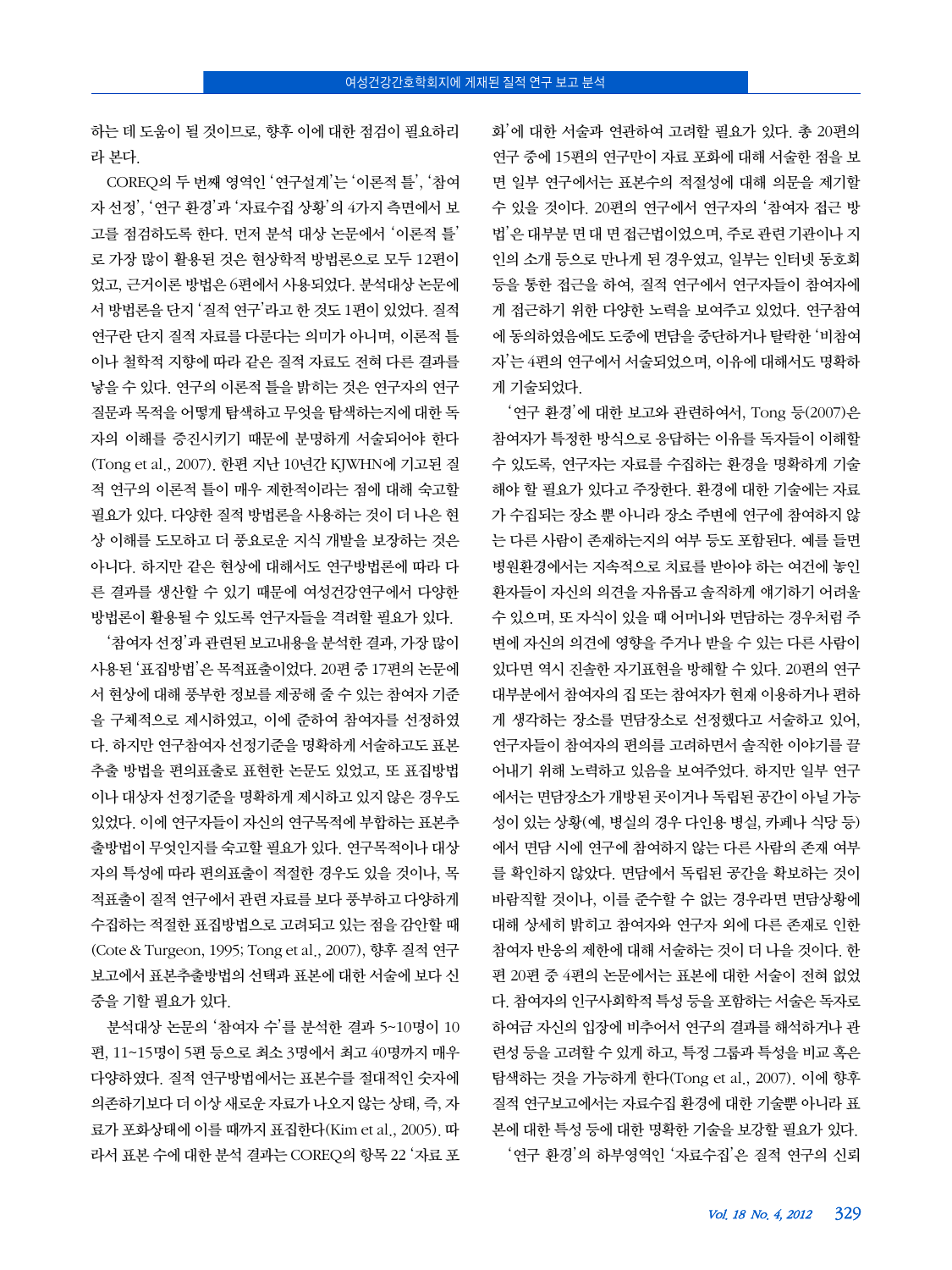성과 타당성 확보는 물론 반복연구의 가능성을 열어주기 위해 점검해야 할 내용을 담고 있다. 우선 '인터뷰 지침' 항목은 참 여자에 대한 '면담질문' 제시와 '예비조사' 여부로 분석하였 다. 19편의 논문에서 면담질문이 제시되었으며, 각 논문의 질 문 수는 1~16개로 다양하였다. 하지만 일부 논문에서는 상세 하게 면담질문이 제시된 반면 또 다른 일부는 소수의 면담질 문만 제시된 경우가 있었다. 구체적인 면담 질문 제시는 독자 로 하여금 연구의 초점에 대한 이해를 가능하게 할 뿐 아니라, 참여자들이 자신의 의견을 개방적으로 잘 전달할 수 있도록 격려되었는지를 사정할 수 있는 근거를 제공하기 때문에 가능 한 상세하게 보고되어야 한다(Tong et al., 2007). 또한, 예비 조사에 대해서는 분석대상논문 중 3편만이 면담질문을 개발 하거나 연구현상에 민감해지기 위해 실시하였다고 보고하였 다. 양적 연구에서는 예비조사가 정규적 절차로 인식되는 것 에 반해 질적 연구에서는 소홀한 경향이 있으나, 예비조사 과 정 동안 면담질문을 더 이해하기 쉽도록 수정할 수 있고, 면담 을 더 능숙하게 해줄 수 있다는 점을 고려할 필요가 있다(Shin et al., 2004). '반복 면담'은 연구자와 참여자와의 관계에 영 향을 미치고, 나아가 질적이고 충분한 자료를 얻는데 기여한 다(Tong et al., 2007). 20편의 연구 중에 반복면담을 한 경우 가 16편이었으나 이 중 4편은 반목면담의 횟수를 보고하지 않 았다. 이러한 보고의 불충실은 '면담기간'에서도 나타나는데, 일부 연구에서는 면담소요시간을 아예 보고하지 않거나, 1회 면담소요시간인지 반복면담을 포함한 총 소요시간인지 불분명 하게 서술되었다. 반복면담이나 면담시간은 연구자와 참여자 간의 관계(rapport)에 영향을 줄 수 있으므로(Tong et al., 2007), 향후 연구에서는 반복면담의 실시 여부와 횟수, 그리고 면담 소요시간에 대한 정확한 보고가 강조되어야 할 것이다.

본 연구의 분석대상논문 20편 모두에서 면담의 내용을 '녹 음'하였다고 기술하였으나, 이중 필사된 자료를 '참여자 확인' 하였다고 기술한 논문은 2편뿐이었다. 또한, '현장노트'의 경 우도 메모 혹은 현장노트라는 다양한 이름으로 12편에서 사용 하였다고 보고하였으나, 현장에서 관찰했다는 내용은 있지만 현장노트를 구체적으로 언급하지 않거나, 관찰내용을 기록하 거나 활용하였다는 보고가 없는 논문도 3편이 있었고, 아예 현 장노트의 사용을 보고하지 않은 경우도 5편이 있었다. 질적 연 구에서 녹음과 녹음된 내용의 필사기록은 연구자의 노트보다 참여자의 관점을 보다 정확하게 반영한다(Fossey, Harvey, & McDermott, 2002). 전사물(transcription)을 참여자가 확 인하는 것은 연구의 신뢰도를 높이며, 면담과정 중의 맥락적인 세부 사항이나, 비언어적 표현 등을 적어 둔 현장노트를 활용

하는 것은 자료의 정확성(accuracy)을 높일 수 있다(Fossey et al., 2002). 이에 질적 연구보고에서 자료수집 상황의 다양 한 측면에 대한 상세하고 구체적인 보고가 필요하다.

COREQ의 세 번째 영역인 '연구분석과 결과'는 '자료분석' 과 '보고'라는 2가지 하부영역을 점검하는 것이다. '자료분석' 과 관련하여 '코딩 참여자'에 대한 서술을 보면, 20편의 연구 중에 단독 연구가 9편이었으며, 공동연구인 11편 중 단지 2편 에서만 코딩에 참여한 연구자 수를 밝혔다. 특히, 단독연구 중 에서 1편만이 연구자 외의 다른 전문가가 코딩에 참여한 것으 로 보고하였다. Tong 등(2007)은 다수의 연구자가 코딩에 참 여하는 것이 현상에 대한 더 넓고 더 복잡한 이해를 나타날 수 있을 것이라 주장한다. 단독연구인 경우 이런 점에서 취약할 수밖에 없으나, 연구자가 자신의 연구결과의 신뢰성을 확보하 고, 또 현상에 대한 더 나은 이해를 위해 다수의 코딩 참여자를 확보할 필요가 있으며, 공동연구인 경우도 이를 위해 코딩참 여자를 명확하게 서술할 필요가 있다. 또 다수의 코딩 참여자 가 있을 때 이견을 어떻게 조정하였는지에 대한 기술도 있어 야 할 것이다. Tong 등(2007)은 자료의 신빙성(credibility) 확보를 위하여 참여자의 진술문 중에서 중요한 어구를 선정해 내는 코딩과정 뿐 아니라 자료로부터 주제가 도출되고 정의되 는 과정 등이 면밀하게 서술되어야 한다고 주장하였는데, 분 석대상논문 20편의 경우 '코딩체계' 항목에서는 모두 적절한 것으로 분석되었다.

연구결과의 타당성(validity) 확보를 위하여 연구자의 분석 결과가 참여자의 관점과 의미를 잘 반영하는지와 연구자의 지 식에 의해 왜곡 또는 축소되지 않았는지를 확인하기 위하여 참 여자에게 피드백을 받는 것이 중요하다(Byrne, 2001; Tong et al., 2007). 본 연구의 분석대상논문 20편 중 10편에서 분석 결과에 대해 '참여자 확인'을 받았다. 하지만 1편에서는 참여 자와 잘 아는 제 3자로부터 분석결과가 그들의 경험을 잘 반영 하는지를 점검받았고, 또 분석대상의 거의 절반에 해당하는 9 편의 연구에서는 이 과정에 대한 서술이 없었다는 점을 감안 하면, 연구의 신뢰도와 타당도 확보를 위해 분석결과의 참여 자 점검이 더 강화되어야 할 것으로 보인다. 한편 20편 모두에 서 수집된 자료로부터 '주제 도출'이 이루어졌으며, 이는 분석 대상논문이 각 연구방법론의 기본적 전제를 잘 따르고 있음을 보여주는 결과일 것이다.

마지막으로 '보고'의 하부영역에서는 '인용문 제시', '자료 와 결과의 일관성', '주요 주제의 명료성, 그리고'부수적 주제 의 명료성'을 평가한다. 대상논문분석 결과 20편 전수에서 주 제와 관련된 인용문이 제시되었으며, 이 중 10편의 논문에서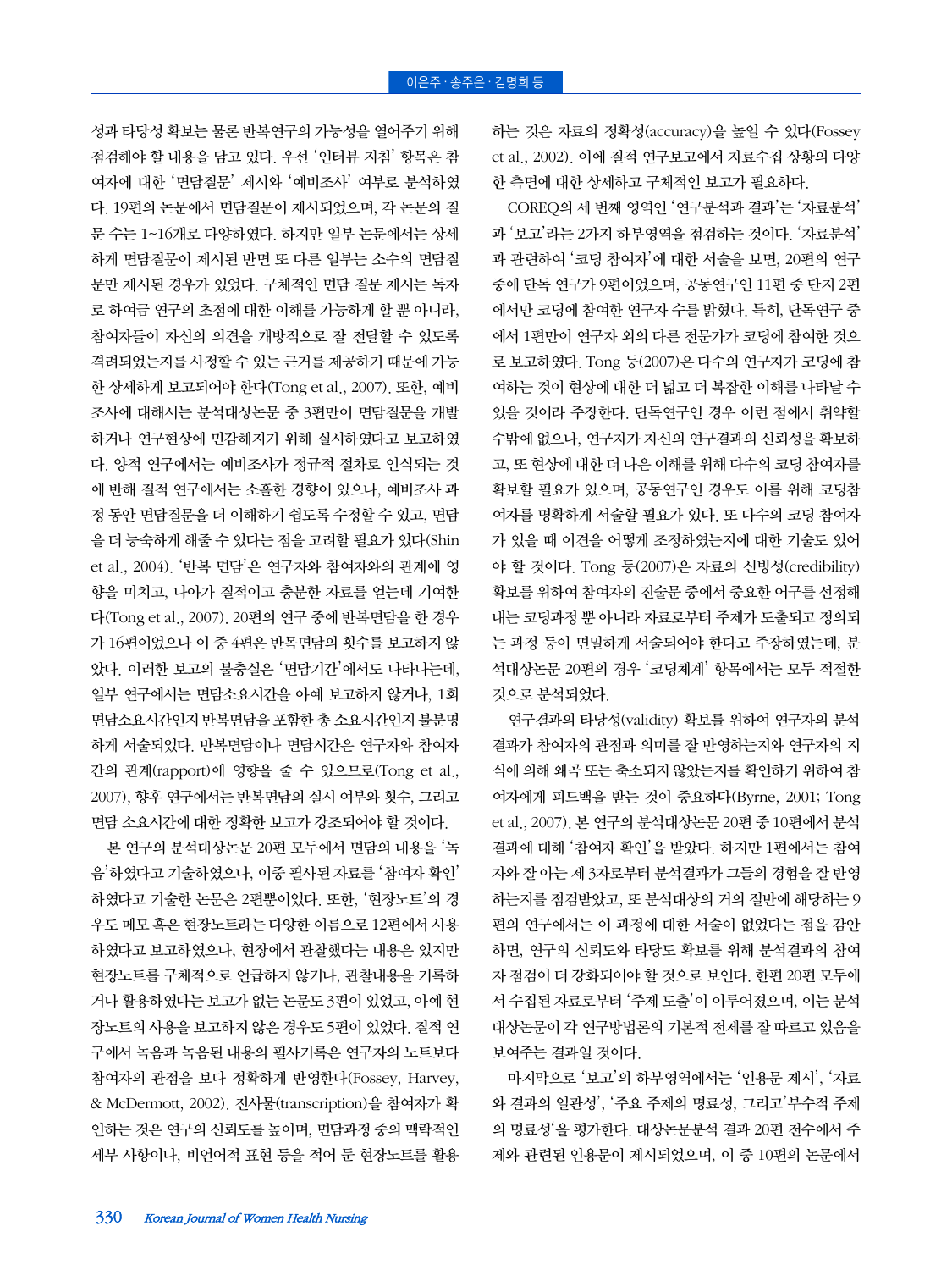각각의 참여자 번호 등을 제시하여 어떤 참여자의 진술문인지 를 구별할 수 있게 제시하고 있었다. 하지만 일부에서는 인용 문이 어떤 주제에 관련한 것인지 분명하지 않았고, 또 참여자 표시가 없는 경우도 있어 향후 연구 작성 시에는 이에 관해 더 주의를 기울일 필요가 있다. Tong 등(2007)은 각 참여자에서 나온 진술문을 인용하여 제시하는 것은 연구결과의 투명성과 진실성을 제공할 뿐 아니라, 독자로 하여금 제시된 자료와 주 요 주제와 부수적인 주제 등을 포함하는 연구결과 간의 일관 성을 평가할 수 있도록 돕기 때문에 중요하다고 주장하였다. 대부분의 연구에서 구체적인 참여자 진술문 자료와 주제사이 의 일관성, 주요 주제의 명료성 등은 대체로 적절한 것으로 분 석되었다. 하지만 부수적 주제의 경우 명료성을 확인할 수 없 었는데, 분석대상논문 모두에서 주요 주제에 대해 모순적이거 나 부정적인 사례를 제시하거나 기타 사례를 서술하지 않았기 때문이다. 이러한 결과는 자료의 충분함, 즉, 자료의 포화와 함 께 고려되어야 할 것으로 보인다. Shin 등(2004)은 충분한 자 료란 연구참여자와 심층면담을 통해 더 이상 새로운 자료가 나 오지 않고, 모든 부정적 사례들도 조사될 때까지 수집함으로써 충족될 수 있다고 주장한다. 본 연구의 분석대상 논문에서 부 수적 사례에 대한 서술이 없는 것은 자료포화를 논의한 모든 연 구들이 새로운 자료 혹은 새로운 의미가 더 이상 나오지 않는 지점을 자료의 포화상태로 판단함으로써, 부정적 사례나 모순 적 사례까지를 고려하지 않은 것과 관련이 있을 것으로 보이나, 이에 대해서는 향후 더 상세한 분석이 필요할 것이다.

본 연구에서 사용한 COREQ의 '자료분석'과 '보고'에 관련 한 항목의 경우, 각 질적 연구방법론에 따른 특이적인 자료분 석과 결과 보고의 측면까지 제시하는 것은 아니다. 이에 다양 한 방법론을 사용한 연구결과 보고의 질을 평가하는 데에는 한계가 있다고 사료된다. 따라서 향후 COREQ의 세 번째 영 역인 '연구분석과 결과'와 관련하여서는 각 질적 연구방법론 에 따라 특이적이고 구체적인 표준 보고 항목의 개발이 필요 하리라고 본다.

## 결 론

본 연구는 지난 10년간 KJWHN에 게재된 연구 중 개인 또 는 포커스집단 면담을 통해 자료를 수집한 20편의 질적 연구 논문을 질적 연구 보고 가이드라인인 COREQ에 따라 분석함 으로써, 관련 연구 보고에 대한 이해를 증진시키고자 하였다. 본 연구에서 COREQ의 3개 영역인 '연구팀과 반성', '연구설 계', '연구분석과 결과' 측면에서 분석해 본 결과, '연구팀과

반성' 영역 중 여러 논문에서 보고되고 있는 항목은 연구자의 직업과 질적 연구를 위한 연구자의 경험과 훈련과정의 기술 등이었으며, 가장 부족하게 보고되고 있는 항목은 연구자의 자격, 성별, 그리고 연구자의 가정이나 선이해의 기술 등에 대 한 부분이었다. 또 '연구설계' 영역은 대체로 적절하게 보고하 고 있는 것으로 분석되었으나, 연구 환경에 참여자가 아닌 다 른 사람이 존재했는지의 여부, 인터뷰 지침을 위한 예비조사 의 수행과 녹음한 전사물의 대상자 확인 등에 대한 기술이 부 족한 것으로 나타났다. 마지막으로 '연구결과 분석과 결과' 영 역 역시 대체로 적절하게 보고되고 있는 것으로 분석되었다. 하지만 연구결과의 신뢰성을 증가시키기 위해 코딩 참여자의 수와 그들 간의 불일치 등을 조정하기 위한 노력의 서술이나, 연구결과의 타당성 확보를 위하여 참여자에게 연구결과를 확 인하는 작업 등에 대한 서술이 다른 항목에 비해 부족한 것으 로 분석되었다. 또 모든 연구에서 부수적 주제에 대한 서술이 없어 그 이유가 무엇인지 규명할 필요가 있다.

따라서 향후 질적 연구 논문 작성 시에는 본 연구결과에서 부족한 보고의 내용으로 분석된 항목들을 고려할 것을 권고한 다. 또한, COREQ는 특정 질적 연구방법론에 따른 연구보고 의 가이드라인이라기보다 심층면담이나 포커스집단 면담을 활용한 질적 연구를 위한 것이다. 따라서 향후 다양한 질적 연 구방법론을 활용한 연구 보고의 가이드라인을 개발하되, 특 히, '연구 분석결과와 보고' 영역에서 차별화된 보고 항목을 개발할 수 있다면 질적 연구 보고의 질적 향상에 기여할 수 있 을 것이라고 본다.

#### **REFERENCES**

- Byrne, M. M. (2001). Evaluating the finding of qualitative research. Association of Operating Room Nurses Journal, 73(3), 703- 706.
- Cho, D. S., Chung, C. W., Kim, J. I., Ahn, S. H., Park, S. M., & Park, H. S. (2008). Analysis on report of statistical testings for correlation and regression. Korean Journal of Women Health Nursing, 14, 213-221.
- Chung, J. W., Kim, J. I., Park, H. S., Ahn, S. H., Cho, D. S., & Park, S. M. (2007). Analysis on report of statistical testings for mean differences. Korean Journal of Women Health Nursing, 13, 211-218.
- Cote, L., & Turgeon, J. (2005). Appraising qualitative research articles in medicine and medical education. Medical Teacher, <sup>27</sup>, 71-5.
- Fossey, E., Harvey, C., McDermott, F., & Davidson, L. (2002). Understanding and evaluating qualitative research. The